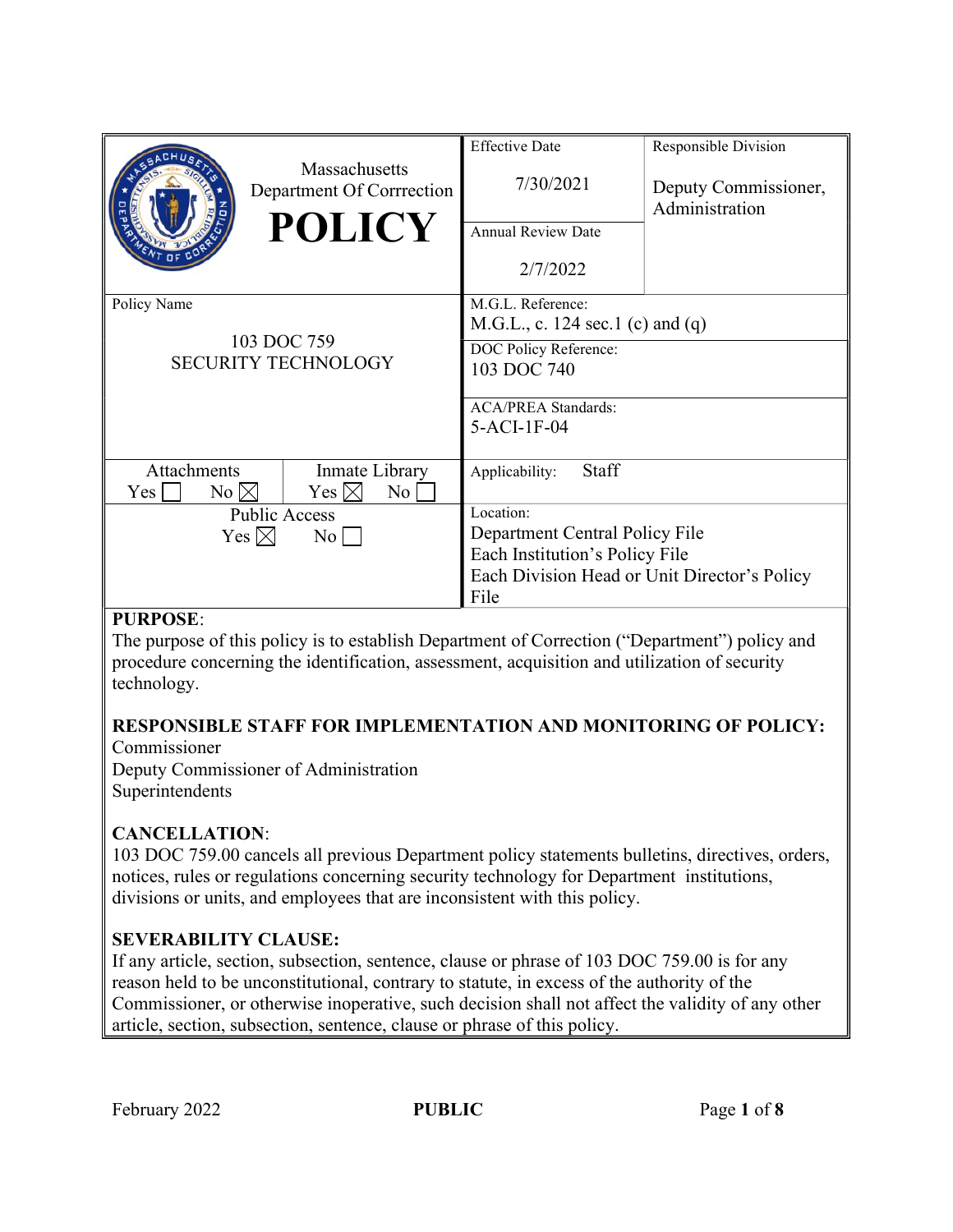## TABLE OF CONTENTS

|        | 759.01 General Policy                                                                                              |  |
|--------|--------------------------------------------------------------------------------------------------------------------|--|
| 759.02 | Definitions                                                                                                        |  |
| 759.03 | Duties and Responsibilities of the Security Technology Committee                                                   |  |
| 759.04 | General Requirements and Procedures for the Identification, Assessment and 5<br>Acquisition of Security Technology |  |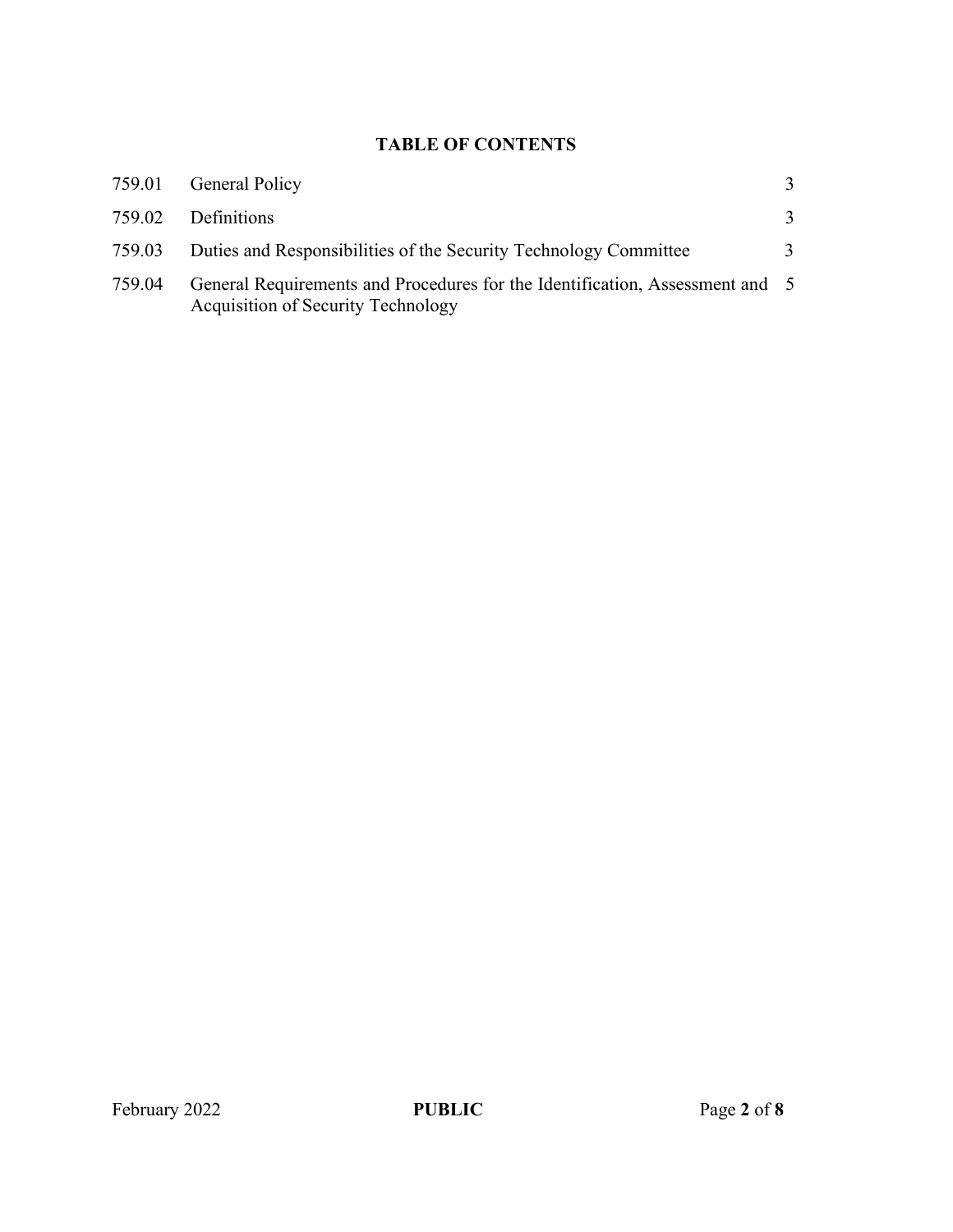## 759.01 GENERAL POLICY

Consistent with its mission of public safety, it is the Department's policy to utilize security technology to support the operation of Department institutions and to enhance security functions including, but not limited to, perimeter security, communications, contraband detection, life safety, surveillance, restraint, inmate accountability, use of force, disorder management, facility physical plant operation and maintenance. Through its own efforts and cooperation with other organizations, the Department shall identify and assess the most appropriate and cost-effective security technology to meet the needs of institutions and staff and to identify promising emerging technology and products.

## 759.02 DEFINITIONS

Security Technology - Technology utilized to support the operation of a correctional institution and to enhance security functions including, but not limited to inmate accountability, use of force, disorder management and institution physical plant operation and maintenance.

Security Technology Committee - The committee appointed by the Commissioner to assist the Deputy Commissioner of Administration in carrying out the function and activities set forth in this policy. The Committee may include members with expertise in institution administration, institution design and construction, information technology, special operations, procurement and legal matters.

Vulnerability Analysis - The vulnerability analysis is a systematic performancebased assessment used to determine the forms of threat that may exist within a institution/division. This analysis evaluates the physical plant design, operational practices, procedures, and policy compliance. This analysis examines the physical protection systems that are in place in an effort to prevent or limit the opportunity for threat to occur.

#### 759.03 DUTIES AND RESPONSIBILITIES OF THE SECURITY TECHNOLOGY **COMMITTEE**

The duties and responsibilities of the Security Technology Committee shall include the following:

- A. Convene at scheduled meetings at the request of the Deputy Commissioner of Administration.
- B. Observe and evaluate vendor demonstrations of security technology products.

February 2022 **PUBLIC** Page 3 of 8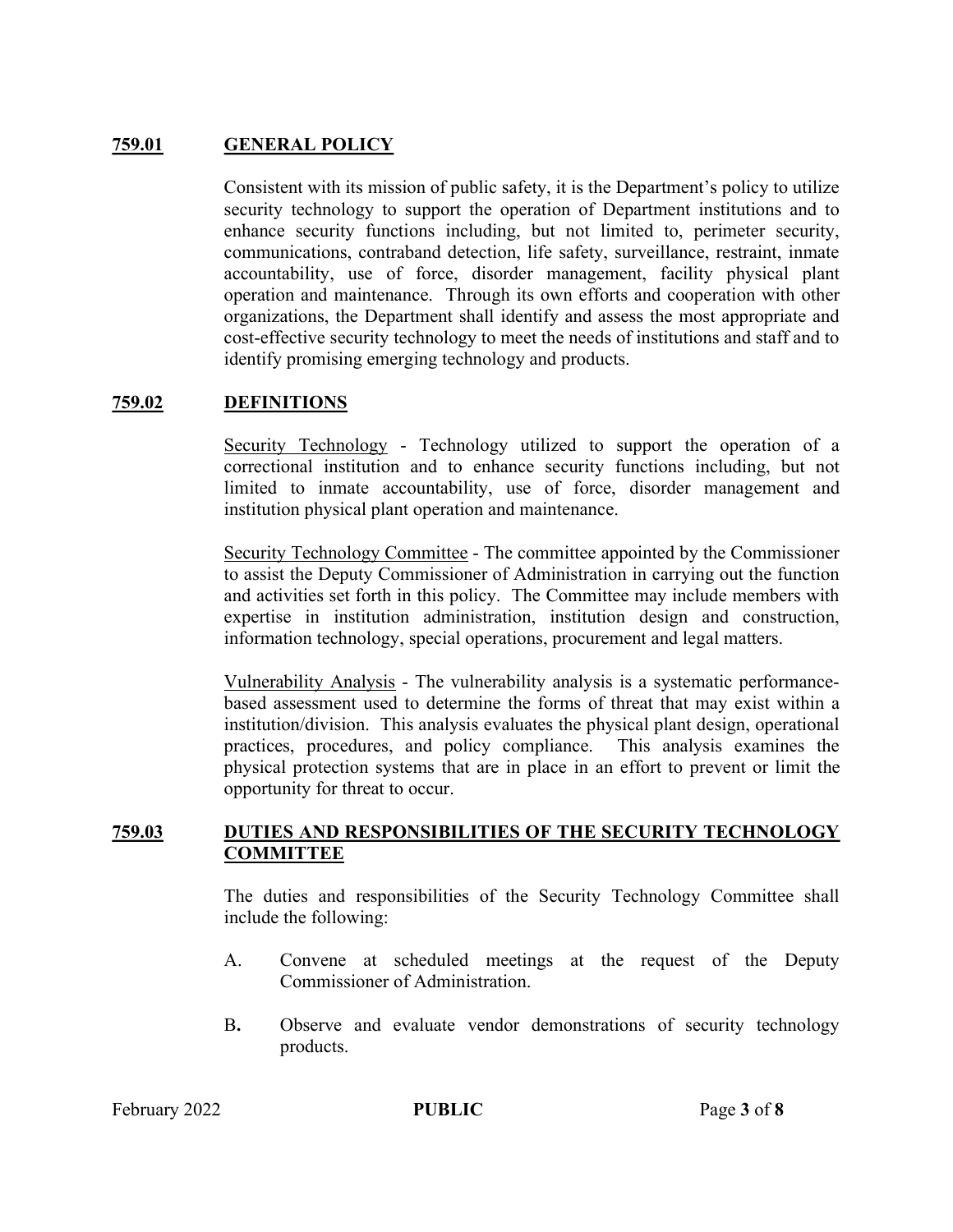- C. As appropriate, review and assess security technology products.
- D. Advise the Deputy Commissioner of Administration who in turn shall advise the Commissioner on all matters regarding the identification of problems and needs within the Department that may be addressed by appropriate and cost-effective security technology.
- E. Advise the Deputy Commissioner of Administration who in turn shall advise the Commissioner on all matters regarding the identification, assessment, acquisition and utilization of appropriate and cost-effective security technology to meet the Department's requirements.
- F. Prepare proposals to coordinate the provision of technical expertise in the assessment and utilization of security technology to the Deputy Commissioner of Administration.
- G. Develop protocols for the assessment and field-testing of security technology by the Department.
- H. Coordinate the assessment and field–testing of security technology for the Department.
- I. Identify promising emerging technologies, and provide manufacturers and developers with comments and suggestions for creating and customizing products to meet the needs of the Department.
- J. Identify the best practices for utilization of security technology, and oversee the development of Department protocols to incorporate such practices.
- K. In conjunction with the Department's Division of Administrative Services, develop procurement specifications for the acquisition of new security technology, and as appropriate, incorporate assessment and field-testing requirements in requests for response for the procurement of security technology.
- L. In conjunction with the Training Academy, develop staff training necessary for the utilization of new security technology.
- M. Monitor the utilization of new security technology to ensure its proper utilization within the Department.
- N. Develop vulnerability assessment protocols and coordinate all aspects of conducting vulnerability assessments within a Department institution or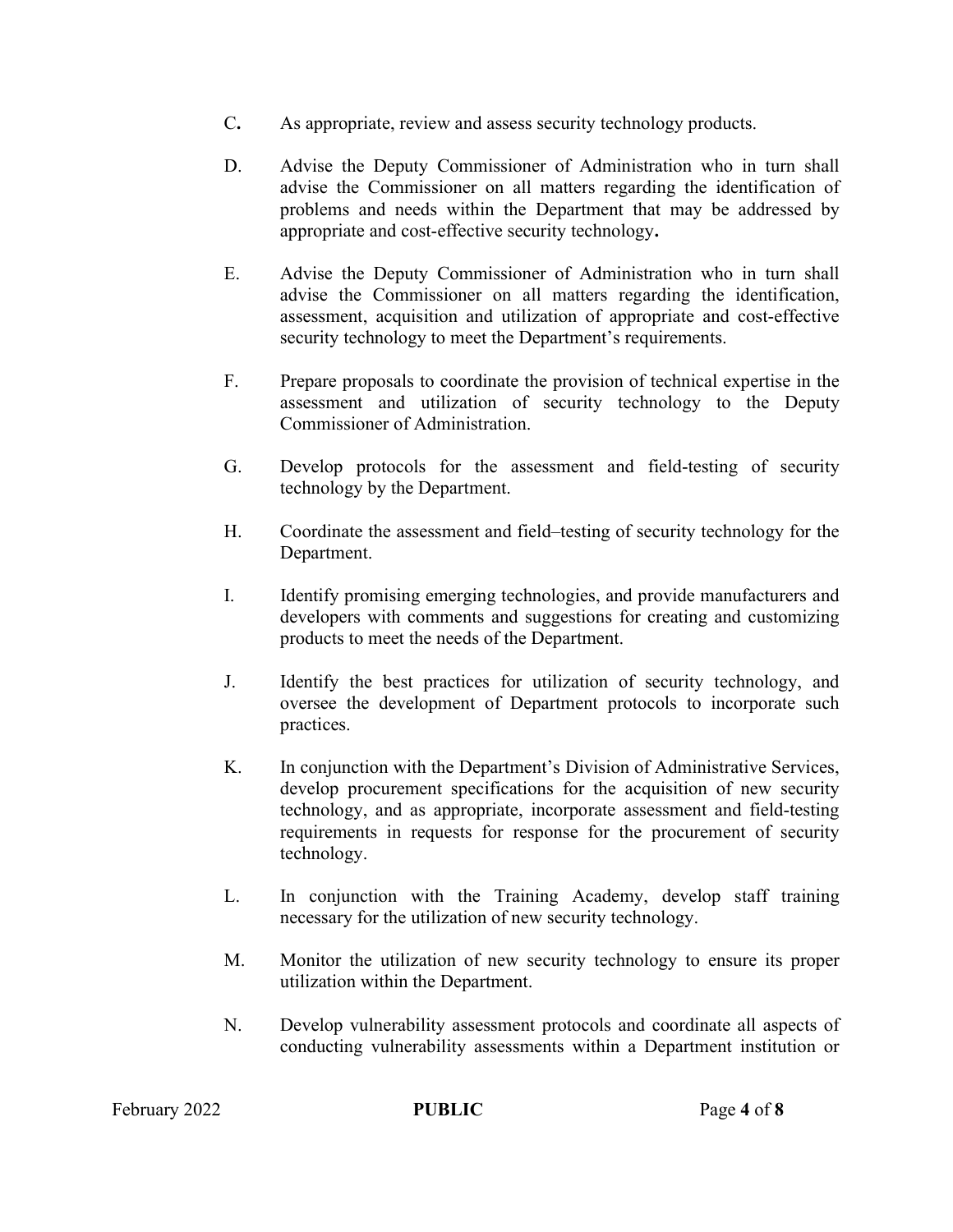division. All written proposals shall be submitted to the Deputy Commissioner of Administration.

## 759.04 GENERAL REQUIREMENTS AND PROCEDURES FOR THE IDENTIFICATION, ASSESSMENT AND ACQUISITION OF SECURITY **TECHNOLOGY**

- A. Except as otherwise determined by the Commissioner, the Department shall not procure new security technology products without completion of the product review process in accordance with this policy.
- B. Superintendents, who identify security technology needs at their institutions, or products to be considered by the Department, shall submit their recommendations to the Deputy Commissioner of Administration, through the applicable Assistant Deputy Commissioner. Directors who identify security technology needs or products to be considered by the Department shall submit their recommendations to the Deputy Commissioner of Administration through their division heads. The Security Technology Committee may also recommend security technology products to the Deputy Commissioner of Administration, who shall make recommendations to the Commissioner. The Commissioner shall determine the Department's security and technology requirements, the Department's priorities for the identification, assessment and acquisition of security technology, the types of products to be considered for assessment and field-testing, and the types of products to be procured.
- C. Following approval of requests (by the Deputy Commissioner of Administration) submitted by a Superintendent, Division Director or upon a direct request from the Commissioner or Deputy Commissioners to identify, assess or field-test a product, the Deputy Commissioner of Administration or designee shall:
	- 1. Consult with the product manufacturer or distributor to identify products and obtain product samples for evaluation;
	- 2. Identify an institution or site suitable for the assessment or fieldtesting, and consult with the Assistant Deputy Commissioner, the Superintendent or Director;
	- 3. Design an assessment or field-testing protocol and create and provide instruction and evaluation sheets for utilization by staff engaged in assessing or field-testing products. He/she may consult with the Director of Research and Planning to develop a study design and method of data analysis;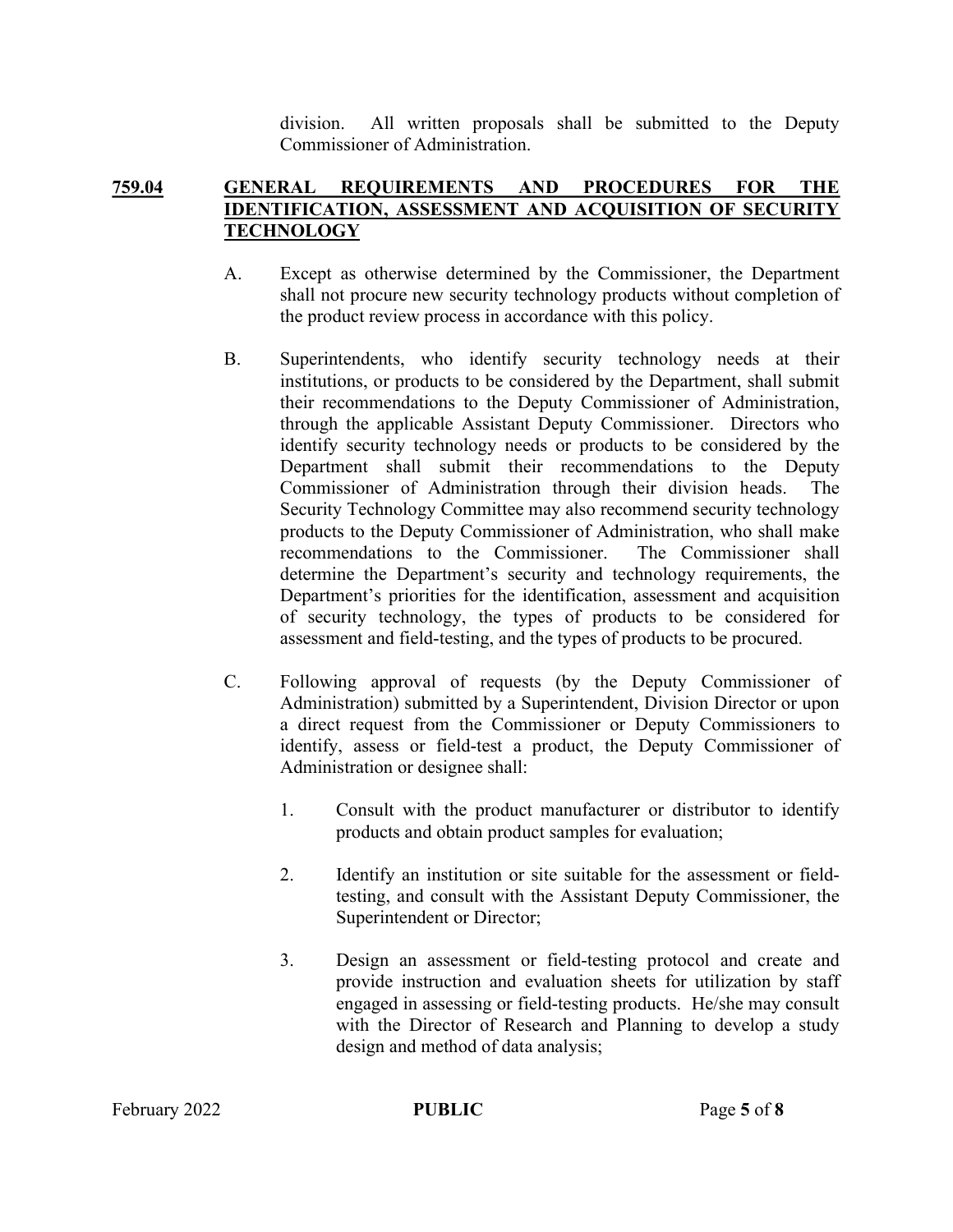- 4. Consult with the Legal Division to identify regulatory and other legal issues attendant to the assessment or utilization of the product;
- 5. Consult with the OTIS (Office of Technology and Information Services) regarding technical issues, including the compatibility of the proposed product with the Department's existing information system;
- 6. Consult with and obtain approval from the Director of the Division of Resource Management for any proposed product assessment that will require modifications to the physical plant of an institution. Any physical modification shall require the appropriate permit as described in 103 DOC 740, Maintenance and Sanitation Standards;
- 7. Consult with other state and federal agencies and organizations to obtain and share assessment and test results pertinent to the proposed product.
- D. The Superintendent or Director of an identified assessment or field-testing site shall identify staff to conduct the assessment or field-testing, and ensure that such staff are trained in the utilization of the product, the assessment or field-testing protocol, and the proper completion of any evaluation forms.
- E. During the assessment or field-testing process, products shall:
	- 1. be utilized only for purposes identified by the manufacturer;
	- 2. be utilized only in accordance with the manufacturer's instructions and directions, at settings and in conditions identified by the manufacturer, and in accordance with any protocols developed by the Security Technology Committee and approved by the Deputy Commissioner of Administration;
	- 3. be utilized only by designated Department staff. Products may not be utilized by vendor staff or other persons without the authorization of the Commissioner;
	- 4. be assessed and field-tested only at sites determined by the Deputy Commissioner of Administration. Staff may not remove products to other locations without the authorization of the Deputy Commissioner of Administration;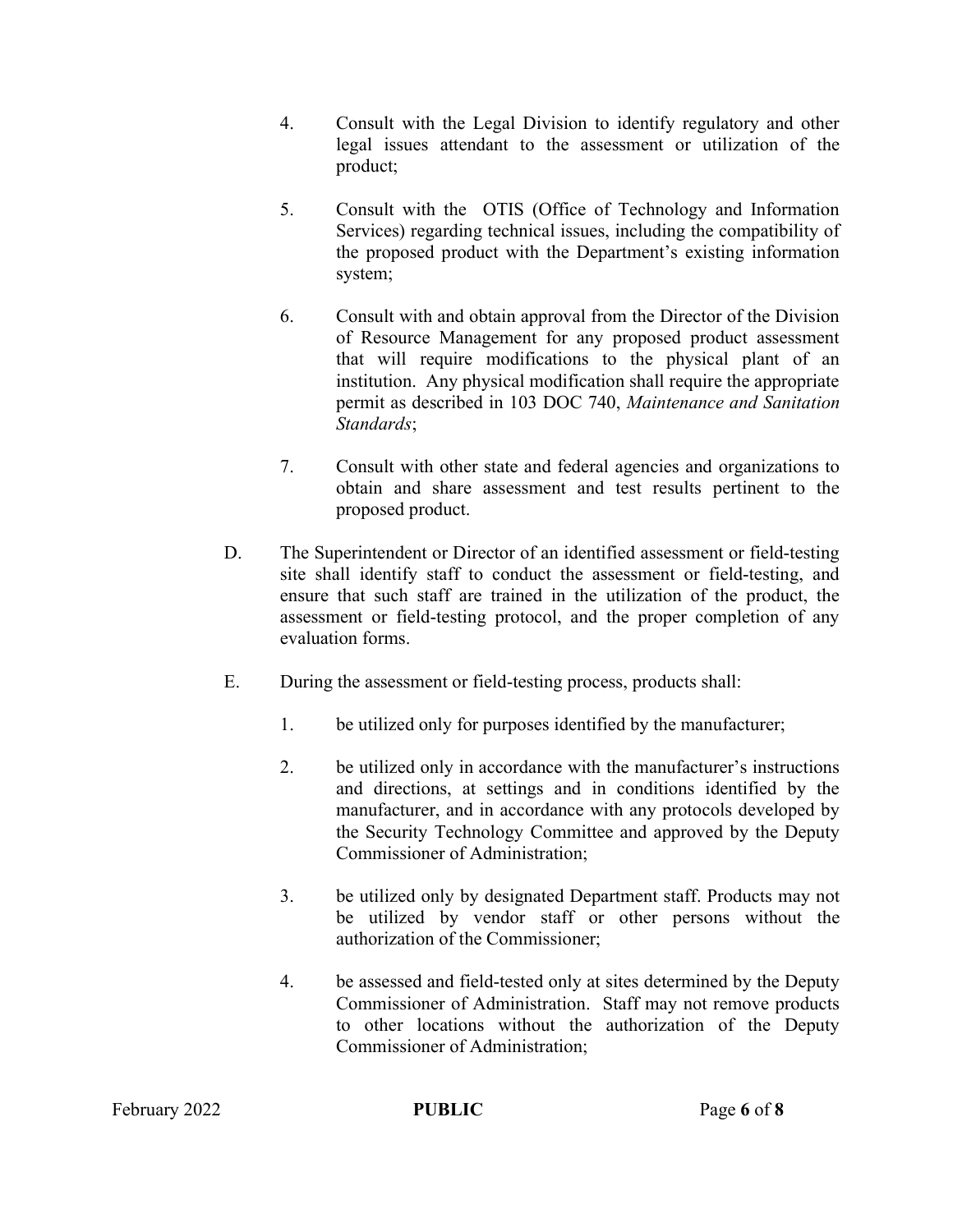- 5. be utilized in a manner and all care given to ensure that nonconsumable equipment is not abused or damaged. Products shall not be disassembled, except for the extent required by the manufacturer's instructions for routine adjustment or maintenance;
- 6. not be modified;
- 7. not when under assessment or field-testing be utilized to substitute for existing products or processes, except as directed by the Commissioner;
- 8. not when under assessment or field-testing be utilized for the purpose of staff safety or protection, except as directed by the Commissioner;
- 9. not when under assessment or field-testing be utilized on inmates or visitors, except as directed by the Commissioner;
- 10. not cause inmates to be disciplined as the result of the utilization of products under assessment or field-testing, except as directed by the Commissioner;
- 11. not cause the privileges of visitors to be abridged as the result of the utilization of products under assessment or field testing, except as directed by the Commissioner;
- 12. have any problem or issue regarding the utilization of a product under assessment or field-testing be documented by a confidential incident report in addition to an urgent matter report.
- F. Upon completion of the assessment or field-testing the Superintendent or Director shall compile evaluation forms, receive comments from staff, and complete a report summarizing the assessment or field-testing process, with recommendations regarding the effectiveness, quality and suitability of the product. The narrative shall be comprehensive, and include any recommendations for improving the product. The Superintendent or Director shall forward the report and evaluation documents to the appropriate Assistant Deputy Commissioner or Division Head. The Assistant Deputy Commissioner or Division Head shall forward the material, along with his/her recommendations, to the Deputy Commissioner of Administration. The Deputy Commissioner of Administration shall submit a final report and recommendation to the Commissioner. As appropriate, this report shall include an assessment of: